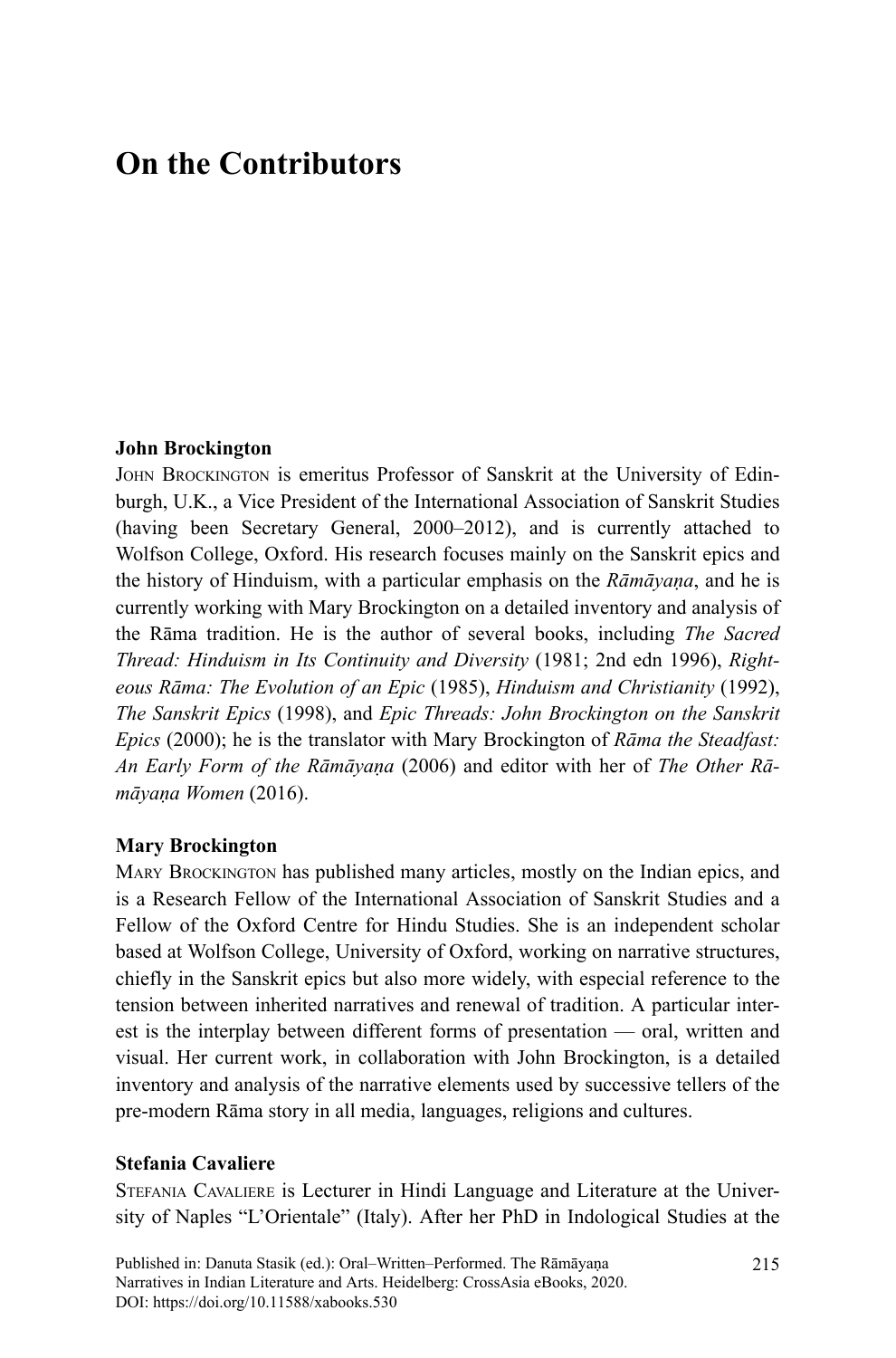University of Turin, she got a postdoctoral fellowship at Jawaharlal Nehru University, New Delhi, India in 2010 and a Fulbright fellowship at the Department of Middle Eastern, South Asian, and African Studies (MESAAS), Columbia University, New York in 2015. Her main fields of research are classical Hindi literature and Indian aesthetics. Her publications include *Moonlight of the Emperor Jahangir's glory. Critical Edition and English Translation of the Jahāṁgīra Jasa Candrikā by Keśavadāsa* (2010) and research papers on multilingual translations and the adaptation of classical models in Early Modern Hindi texts.

# **Alexander Dubyanskiy**

ALEXANDER DUBYANSKIY is Professor of Tamil at the Department of Indian Philology, Institute of Asian and African Studies, Moscow State University (Russian Federation) where he teaches Tamil and lectures on Tamil and Indian literature, religions and culture. His many publications—monographs and articles—in Russian and English, including *Ritual and Mythological Sources of the Early Tamil Poetry* (2000), focus on Tamil literature and culture.

## **Danielle Feller**

DANIELLE FELLER studied Indology at the Universities of Lausanne (Switzerland) and Pune (India). A revised version of her PhD was published as *The Sanskrit Epics' Representation of Vedic Myths* (2004). She presently works at Lausanne University, teaching Sanskrit and Indian religions. Her main areas of research are the Sanskrit epics and Sanskrit *k*ā*vya* literature.

#### **Monika Nowakowska**

MONIKA NOWAKOWSKA did her PhD in Sanskrit at the University of Warsaw, Faculty of Oriental Studies, Chair of South Asian Studies (Warsaw, Poland) where now she teaches Sanskrit and Indian philosophy. Her main interests are: classical Sanskrit literature, with particular focus on the texts of normative treatises (*śāstra*s) and philosophical schools (*darśana*s); the tradition of ritual exegesis of Mīmāṃsā with its specific philosophical and more general conceptual impacts on the Sanskrit language culture.

#### **Sohini Sarah Pillai**

SOHINI PILLAI is a PhD Candidate in the Department of South and Southeast Asian Studies at the University of California, Berkeley. She received a BA in South Asia Studies and Theatre Studies from Wellesley College in 2012 and an MA in Middle Eastern, South Asian, and African Studies from Columbia University in 2015. Her dissertation project explores how regional Vaiṣṇava religious traditions transformed the narrative and transmission of the *Mahābhārata* in premodern South Asia.